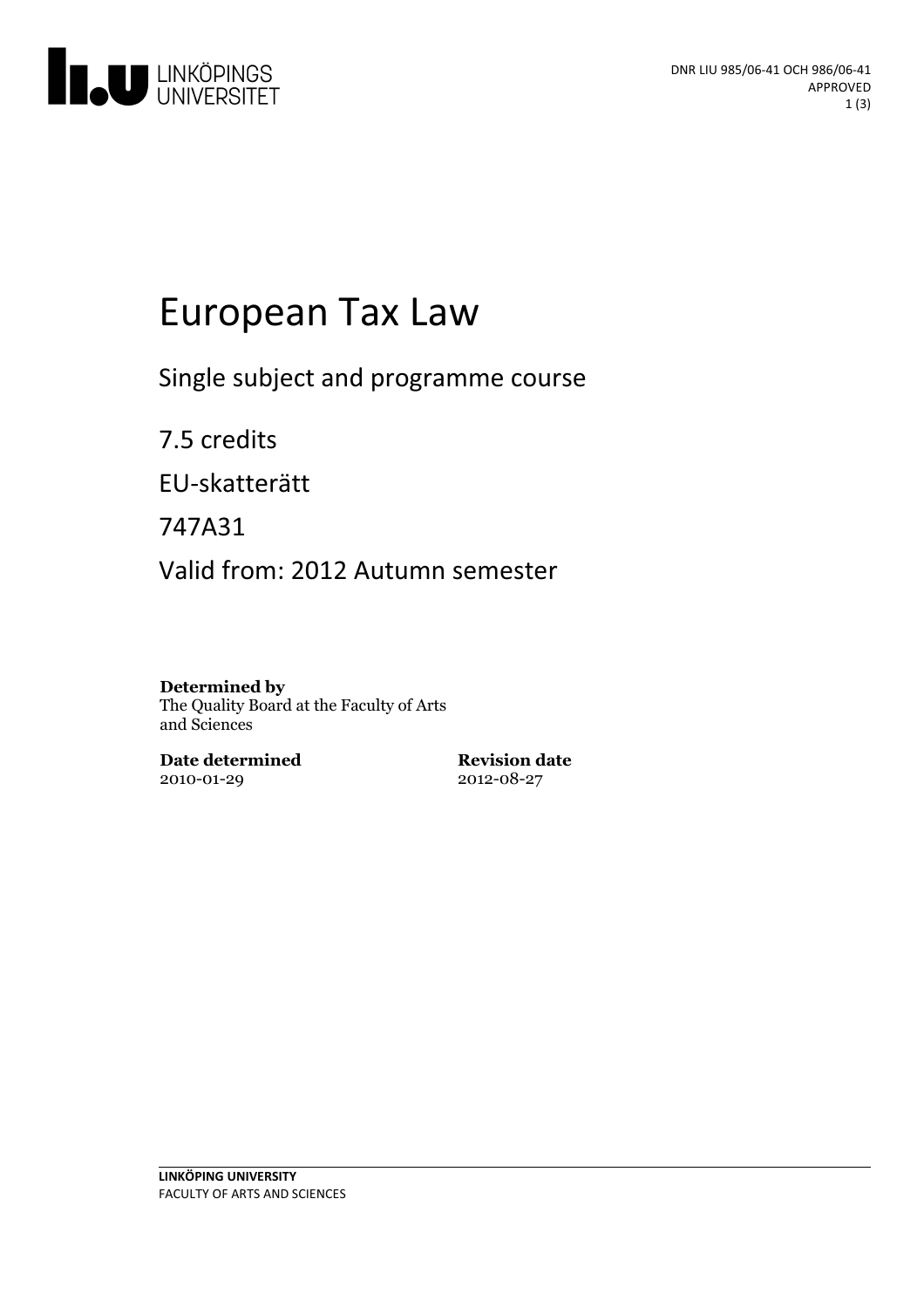# Main field of study

Commercial Law

Course level

Second cycle

#### Advancement level

A1X

#### Course offered for

- Master´s Programme in Commercial and Business Law with focus on Europe
- Master Programme in Commercial and Business Law

**Entry requirements**<br>Admission to the course requires, apart from the general entry requirements. satisfaction of the entry requirements that apply for admission to the Commercial and Business Law Programme and the Commercial and Business Law Programme with Focus on Europe. In addition, the student should have completed the following courses (or the equivalent); Commercial and Business Law, 18 HE credits, Theories and Methods of Law, 12 HE credits, Public and EU/EC Law, 12 HE credits, Contract, Tort and Insurance Law, 18 HE credits, Corporate Law, 15 HE credits and Tax Law, 15 HE credits. The student should also have completed the course Bachelor Thesis, 15 HE credits, with approved results.

# Intended learning outcomes

On completion of the course, the student should be able to

- assess the importance of EU laws for application of Swedish tax laws and current taxation agreements,<br>- demonstrate advanced knowledge of both the Swedish implementation of issued

directives and of the relation of Swedish tax laws to the basic regulations of the EU

- account for the function and working methods of the European Court of Justice,<br>- identify and analyse the current practice of the European Court of Justice,<br>- analyse, discuss and draw conclusions about the practices of

of Justice in a for the area relevant issue with a scholarly approach, both in writing and orally, - reflect on and evaluate the conclusions presented, - account for the dynamic nature ofthe European Court of Justice with <sup>a</sup> scholarly

approach.